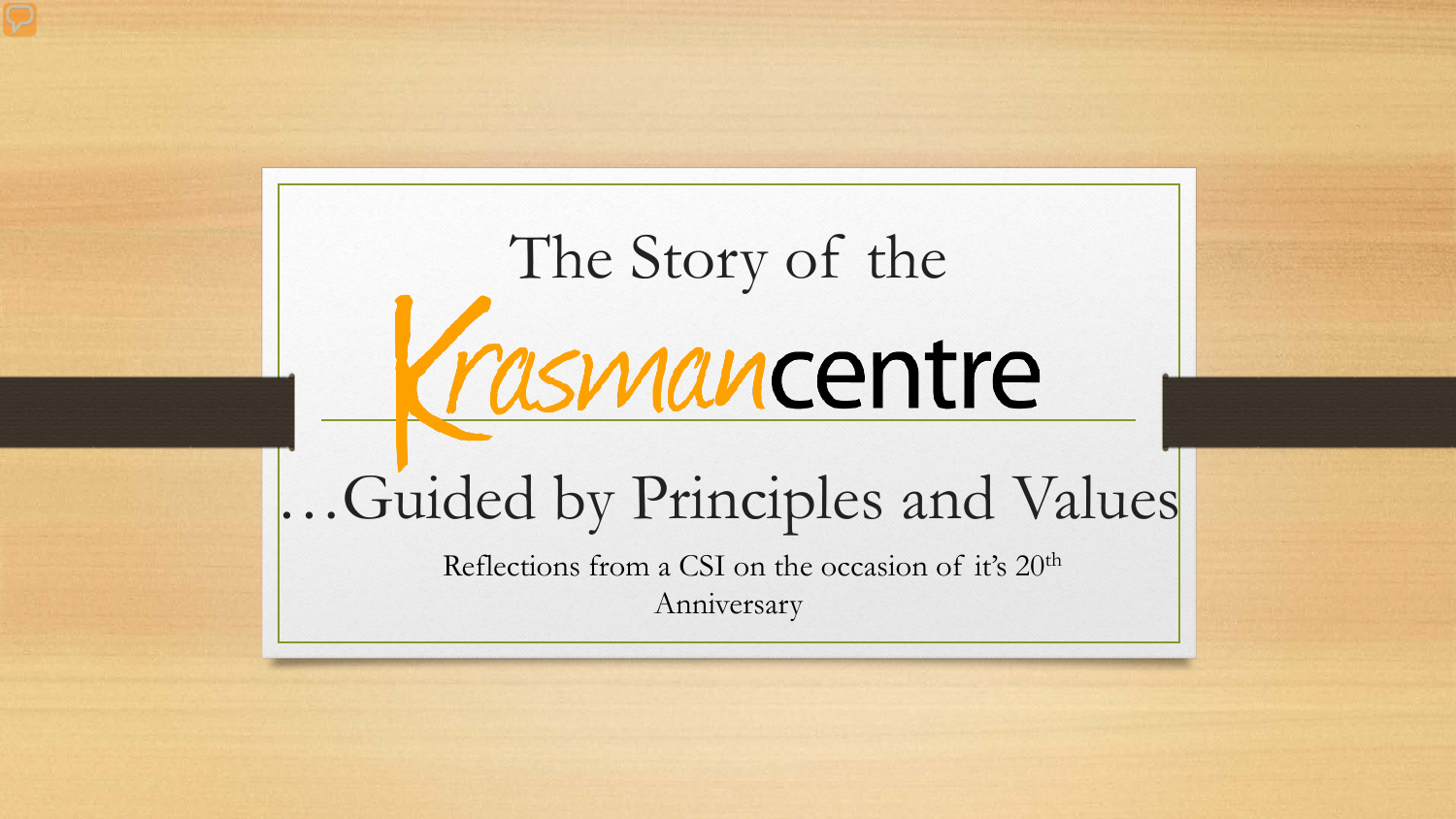# Celebrating 20 years!

#### Outline:

- Early development
- Navigating dilemmas and challenges
- Milestones and successes along the journey
- Current challenges faced by CSI's/Peer Support Programs
- Exploring what success will look like for CSI's and Peer Support in the years and decades to come.

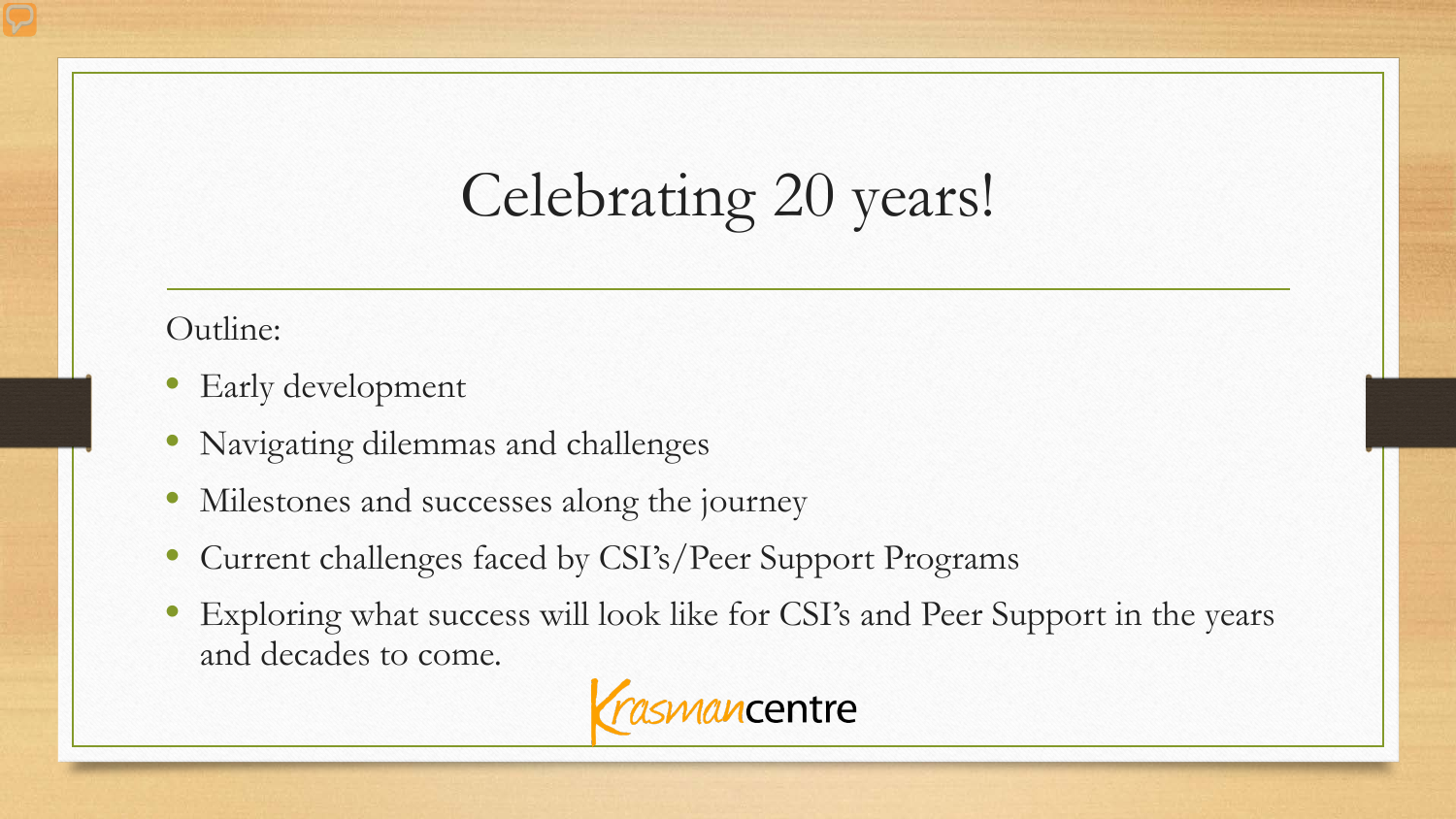## A CSI's Grassroots Beginnings

- **In memorium and with gratitude**
- **Peer resource centre established**
- **Implementing a drop-in centre model**
- **Addition of our satellite location in Alliston - 2009**
- **New programs: Warm Line, CLHIN C/S Network, PREFER, Application Support, supports for people experiencing homelessness**

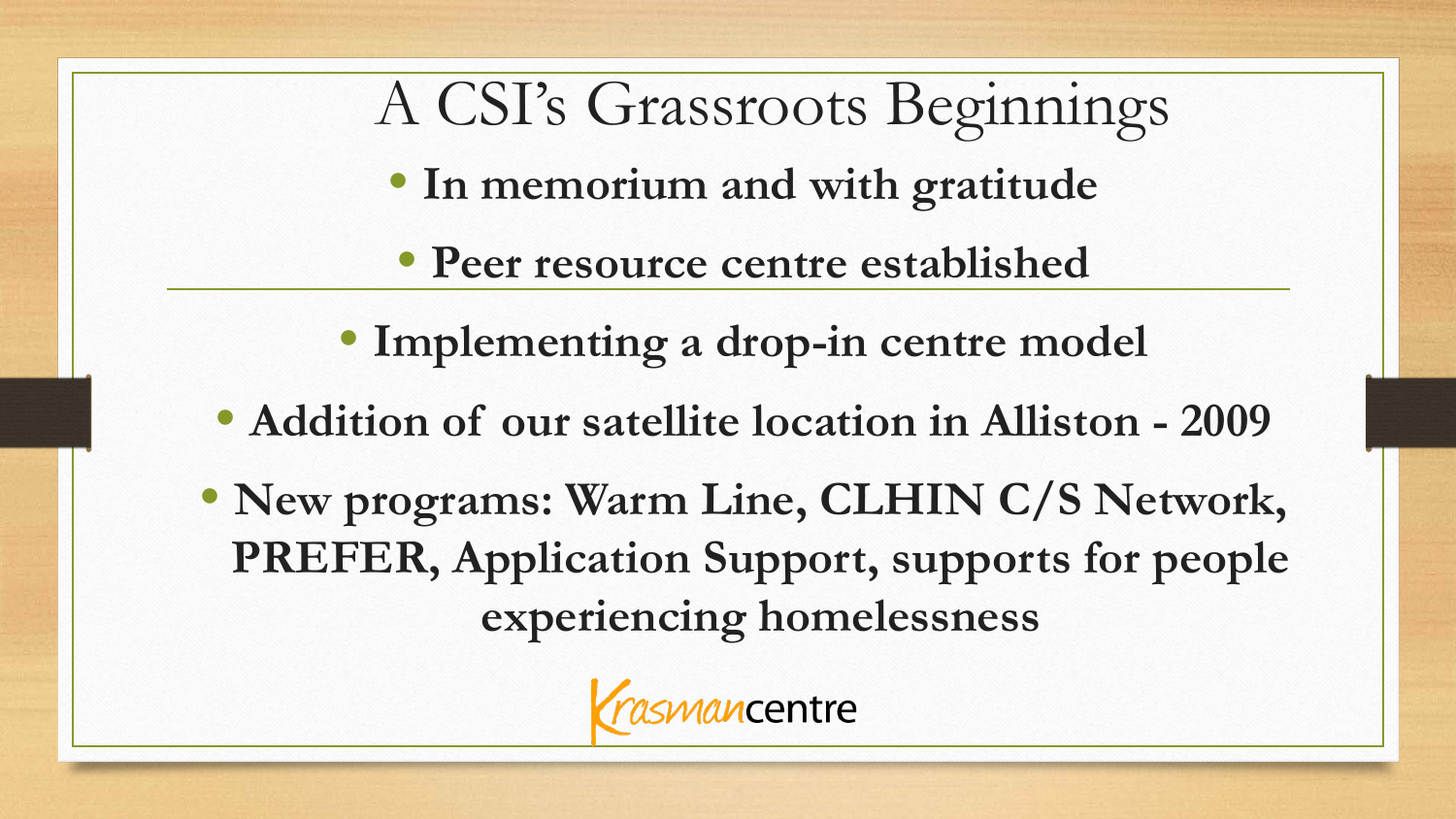## Expansion and Growth

- Investment into 'crisis services': Warm Line expansion to 24/7, WRAPhub Program, Peer Navigators in 2 hospital emergency departments
- First forays into formal partnerships with clinical services bridging the gaps and demonstrating positive impacts from within mainstream settings
- New ground Newmarket Drop-in in partnership with LOFT Crosslinks Housing and Support Services
- "Housing to Health (H2H)" collaborative Housing First approach
- Enhancing support for people affected by addictions: "Wellness Collaborative"

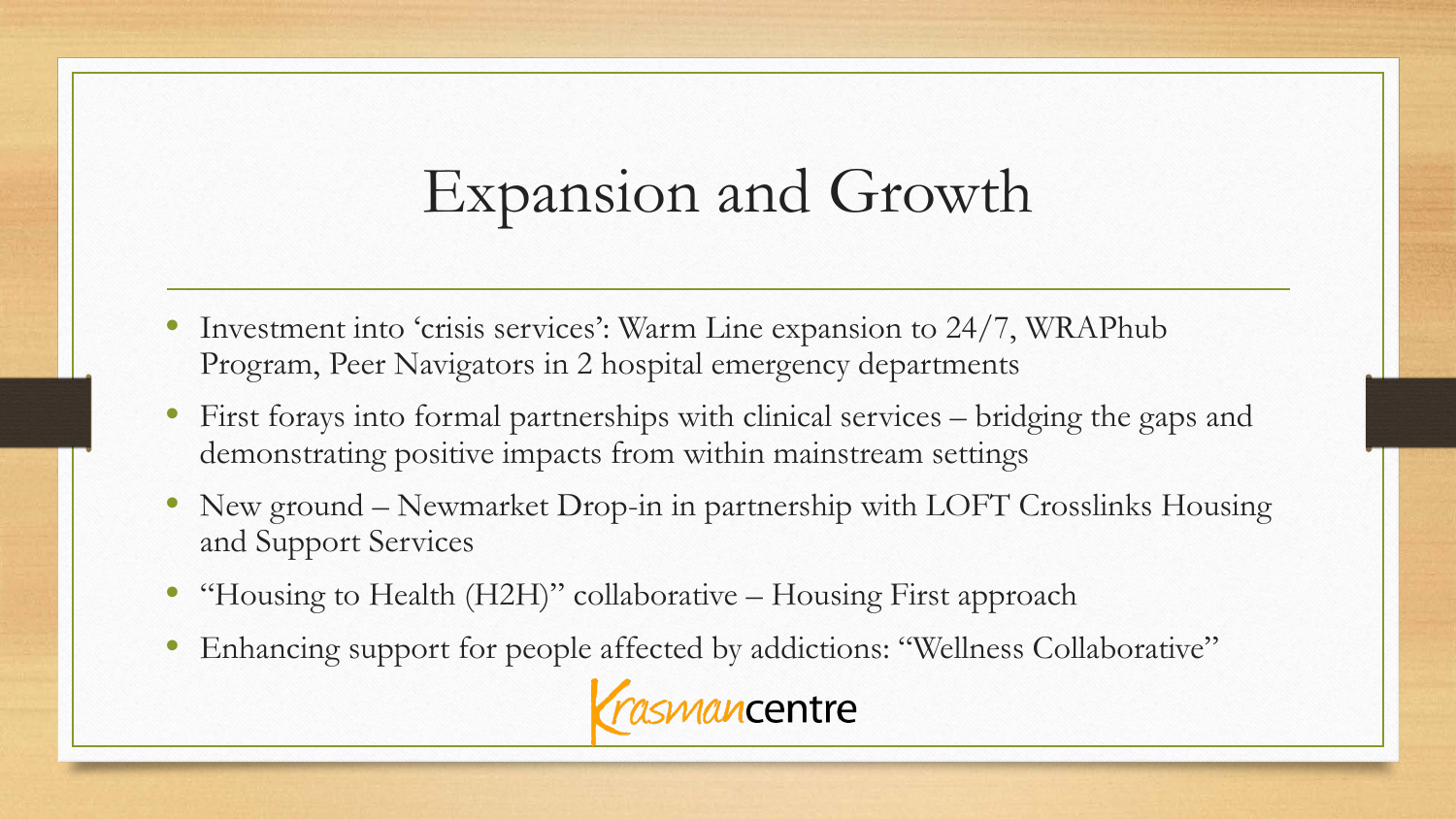## Accreditation journey

- External climate / pressures / funding requirements we had to make a decision
- Our concerns: How might accreditation standards impact our organization?
- Overview of the standards
- Our challenges
- Our successes Accredited as of May 2018 2022!

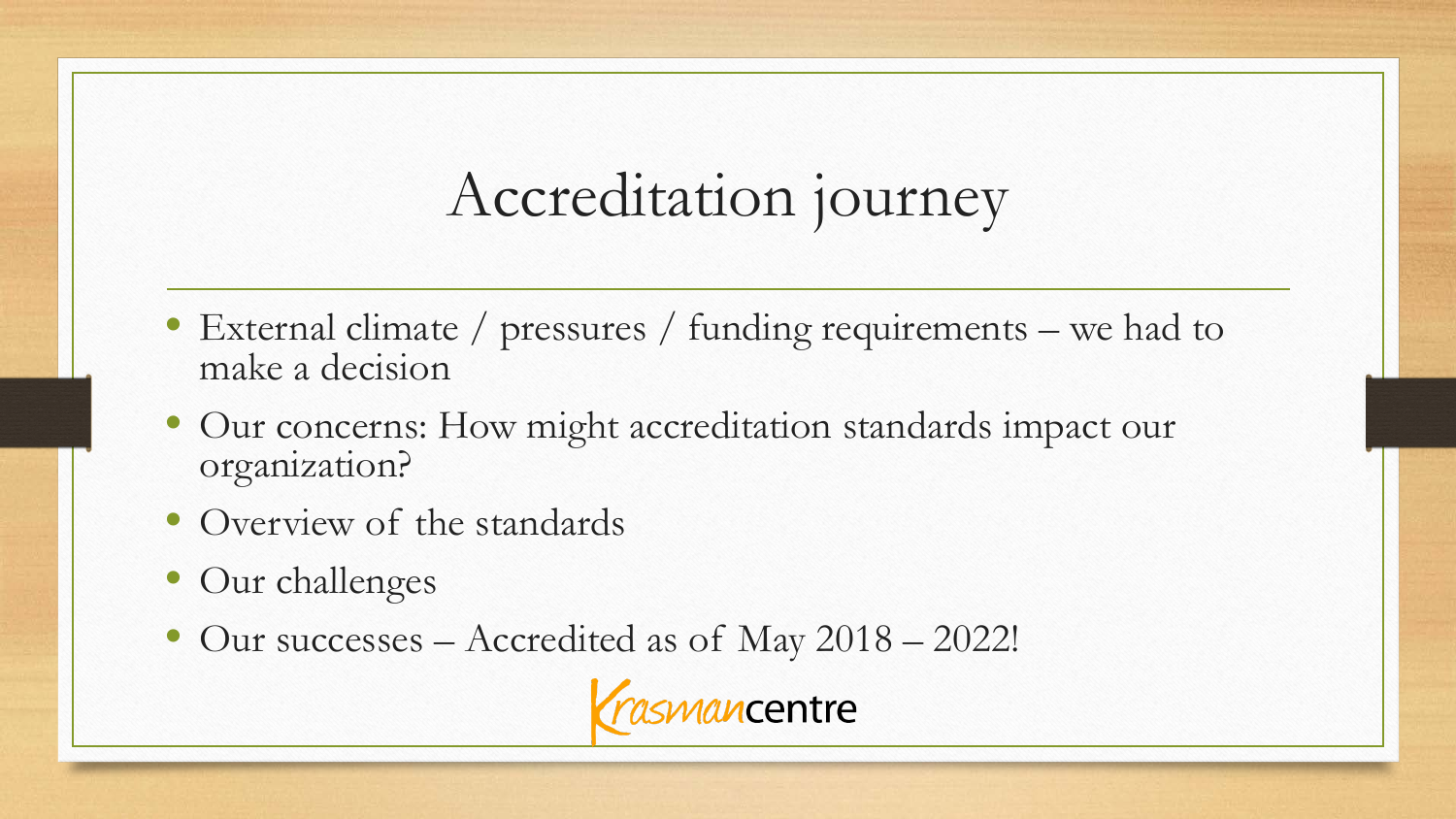### Organizational Review and Design Project (2016)

- Why it was time to take a 'step back', reflect and think to the future:
- Rapid growth and expansion
- Stretched resources
- Risk of diffusion
- Refreshed Strategic Plan, refined 'Mission' and 'Vision' statements
- Identified areas Krasman Centre needed to strengthen for ongoing success
- Complemented our pursuit to become accredited.

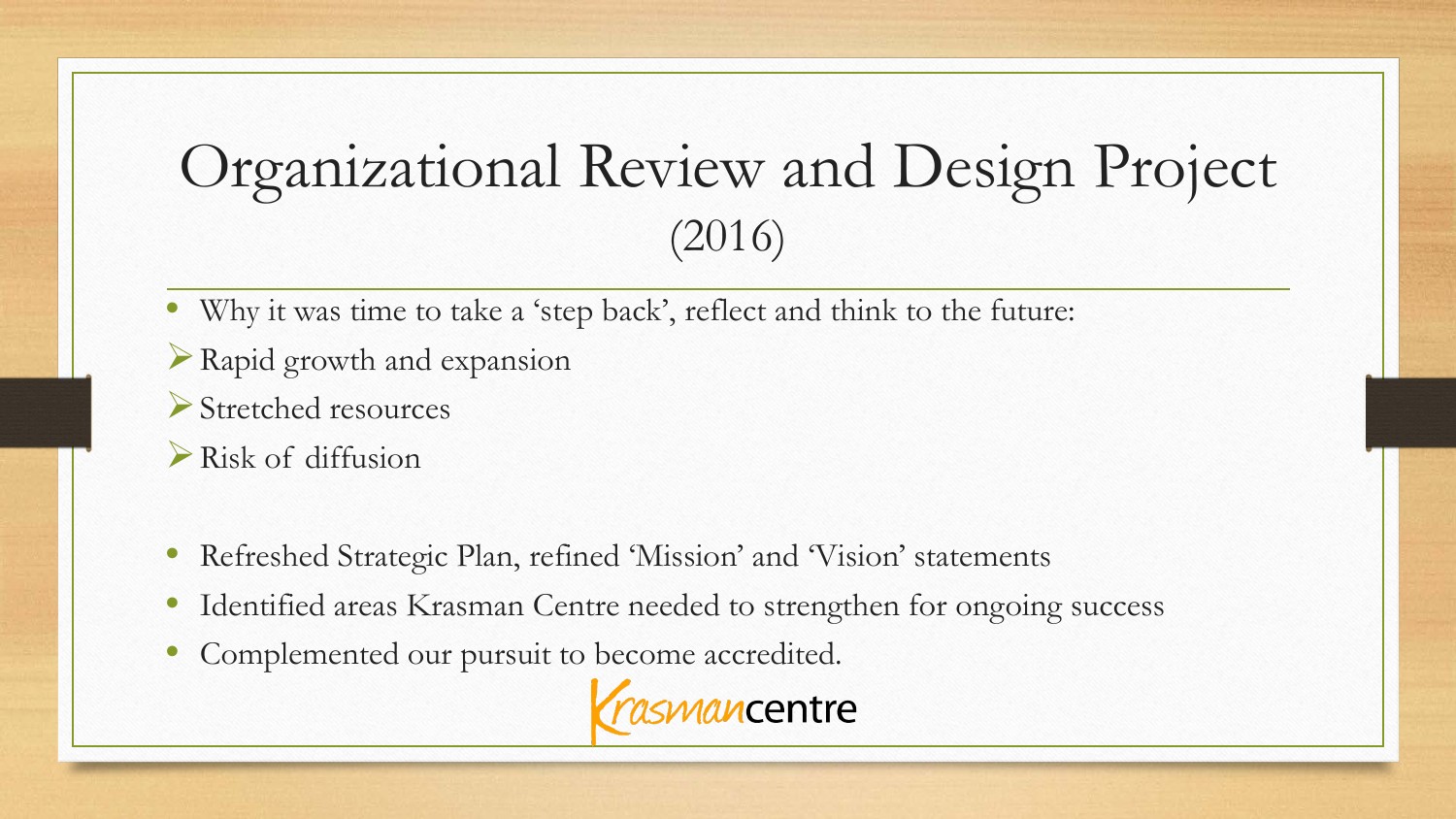Organizational Review and Design 9 Recommended Themes for Implementation:

**Advocacy** 

Brand Development

Funding

Organizational Re-Design

Personal Wellbeing

Professional Development

**Space** 



Technology

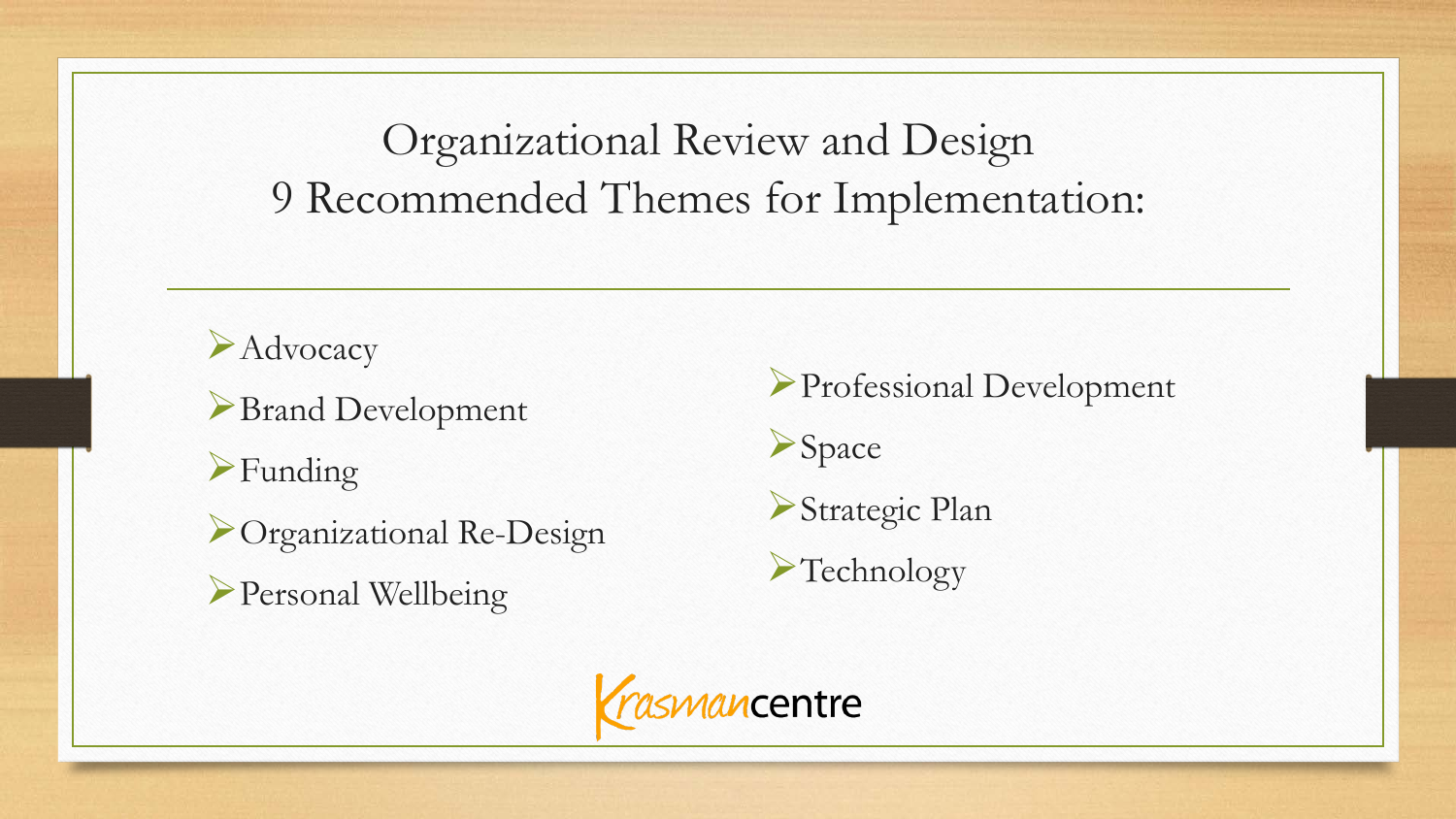# Recent developments / areas of priority

#### 'In The News'!:

- Org Re-Design Implementation
- Training: Peer Recovery Education Program (PREP)
- PeerZone Coordinators for Ontario
- Mobile / Outreach Peer Supporters
- Harm Reduction initiatives



#### Priorities:

- Wellbeing
- Space
- 'Branding'
- Diversifying funding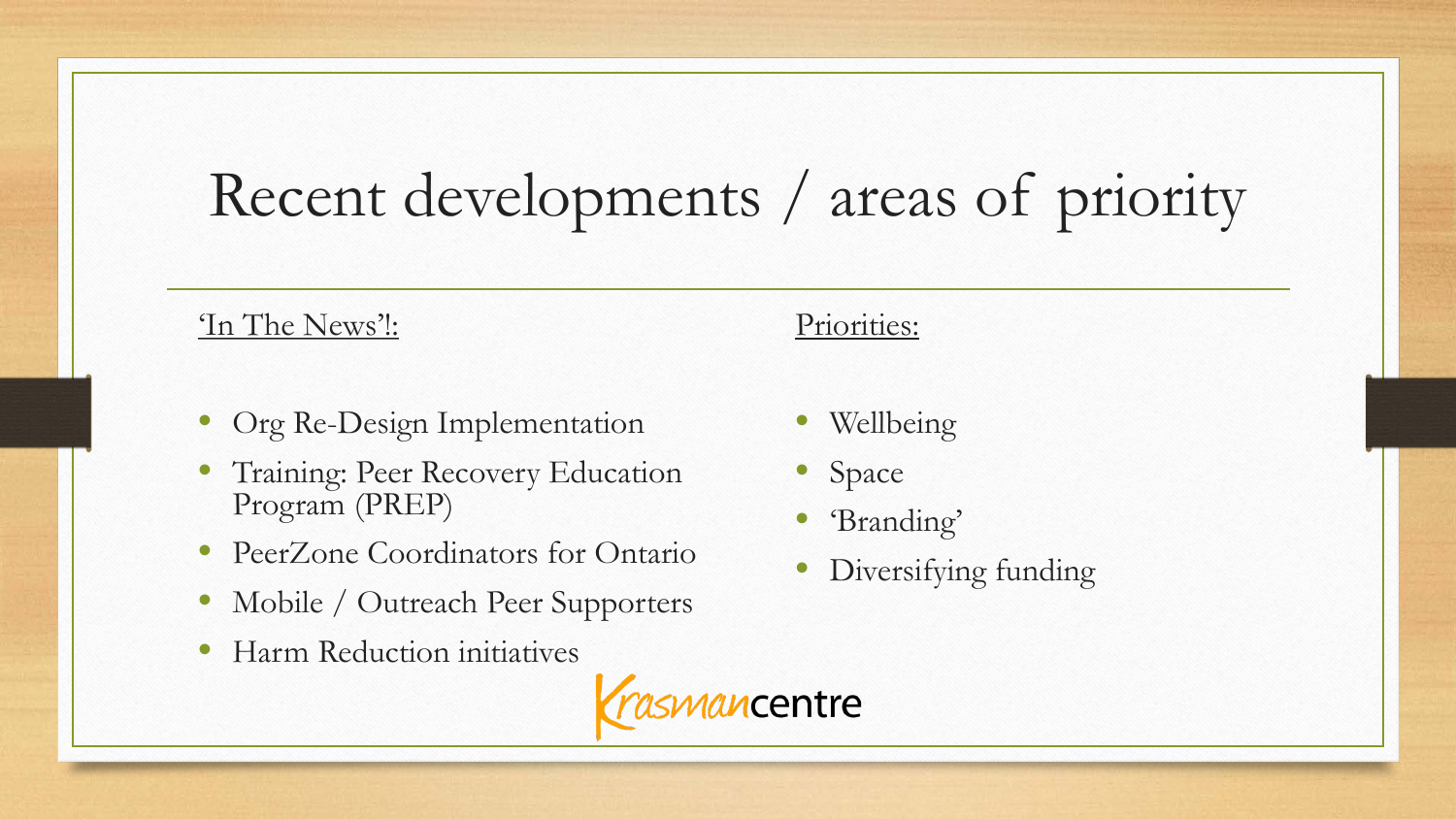## Recent strategies that have helped to ensure Krasman Centre's viability and success

#### Overview:

- Maintaining our stand-alone status
- Timely Org Review
- Appropriate partnerships/collaborations
- Pursuing Accredited status

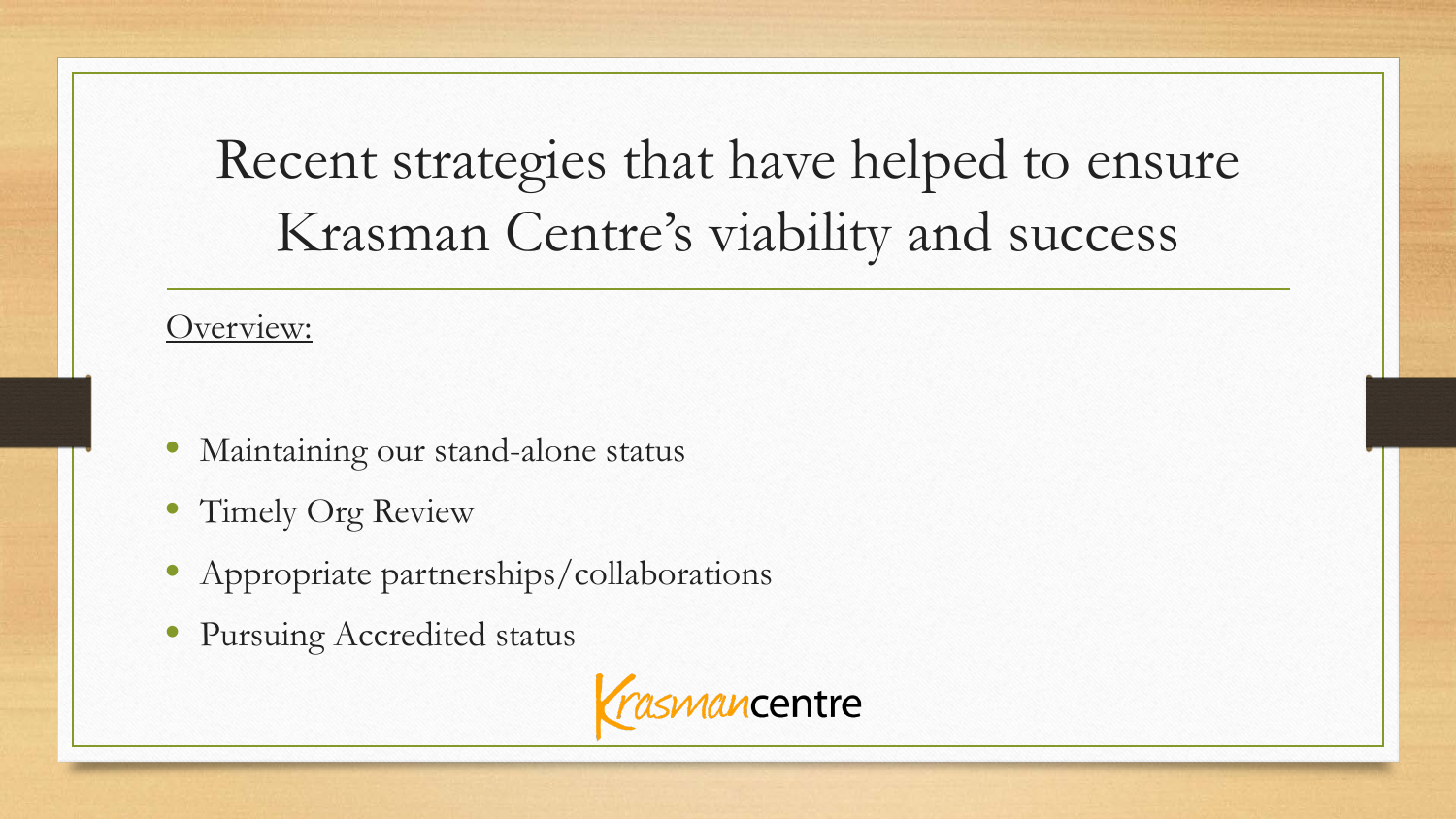## Crucial role of CSI's today

- Historical knowledge and expertise grassroots, connection to broader peer support movement
- Touchstone for peer principles and values / resist peer drift and co-optation
- Peer values and principles into practice: training, employment, informing program and service design, peer based supervision, supporting communities of practice
- Person-centered at our core: raising up voices and perspectives of PWLE
- Beacons of Hope

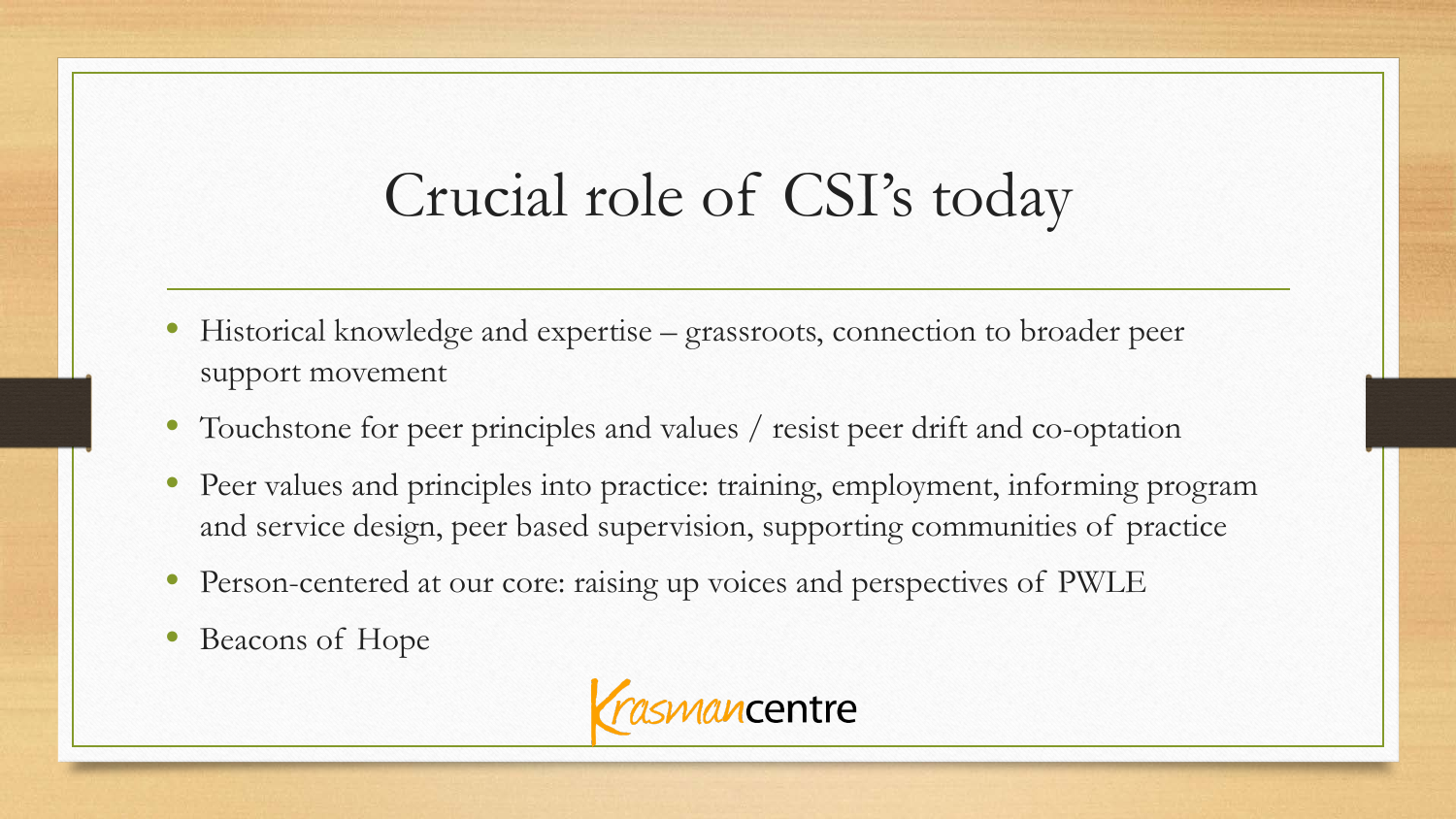## Tips and Ideas for Sustaining CSI's and/or Peer Support Programs

- Ground our work in peer principles and values
- Utilize expertise of local CSI's: value and respect for historical knowledge and expertise
- Advocate for more funding for Peer Support programs
- Research build on the evidence area of growth and development for Krasman Centre
- Diversify funding
- Strive to provide supports in ways that are informed by our lived experiences and what is in the best interest of the people and communities we support
- Critical analysis of the status quo advocating for positive change

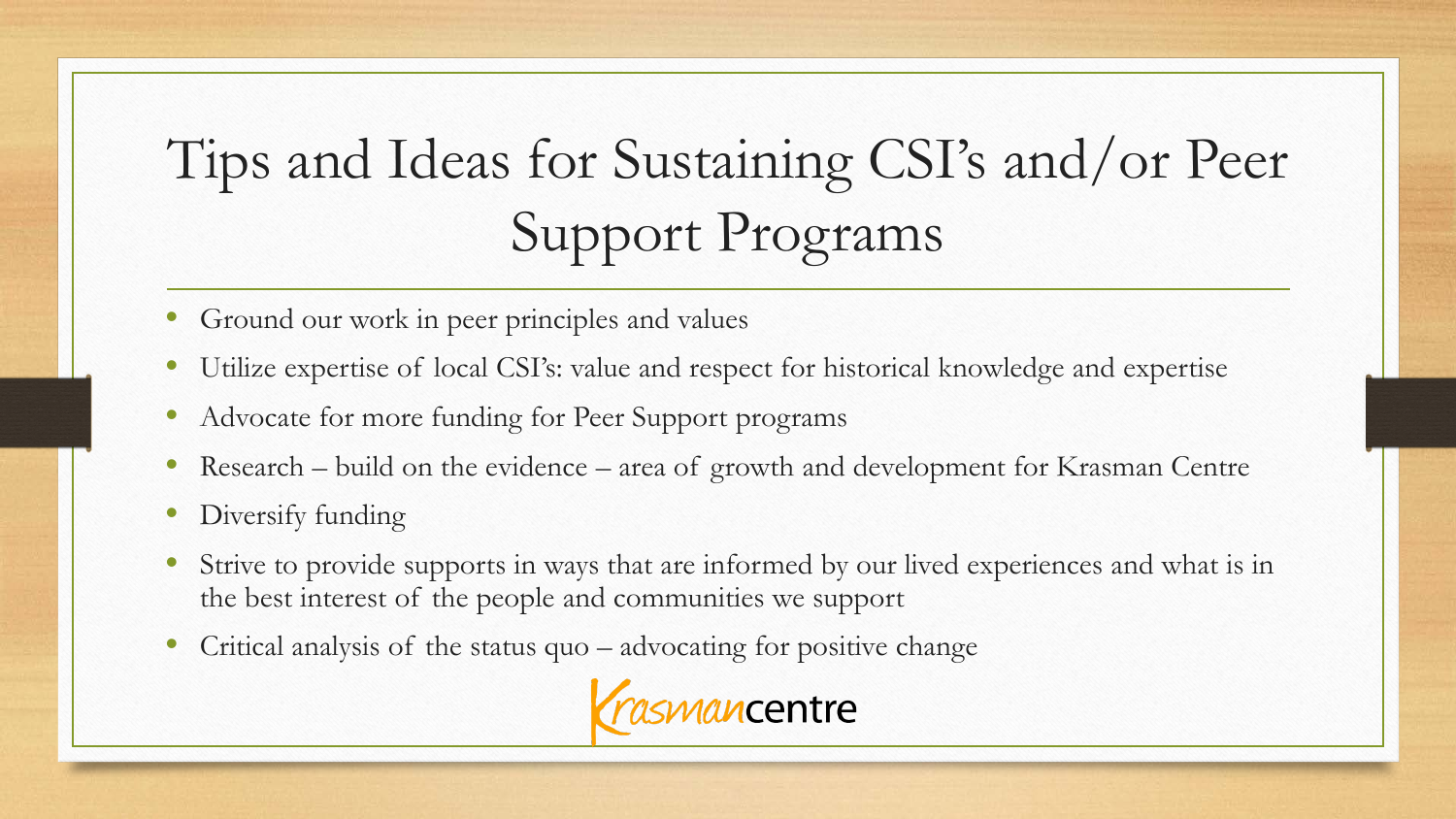# Small Group Discussion:

- What are the most important contributions of stand-alone CSI's?
- 2. What the most important contributions of Peer Support Programs that are integrated within larger 'mainstream' organizations?
- 3. Will it be more difficult to sustain stand-alone CSI's or Peer Support Programs moving forward?
- 4. How can we ensure both forms of Peer Support will be sustained in the long term?

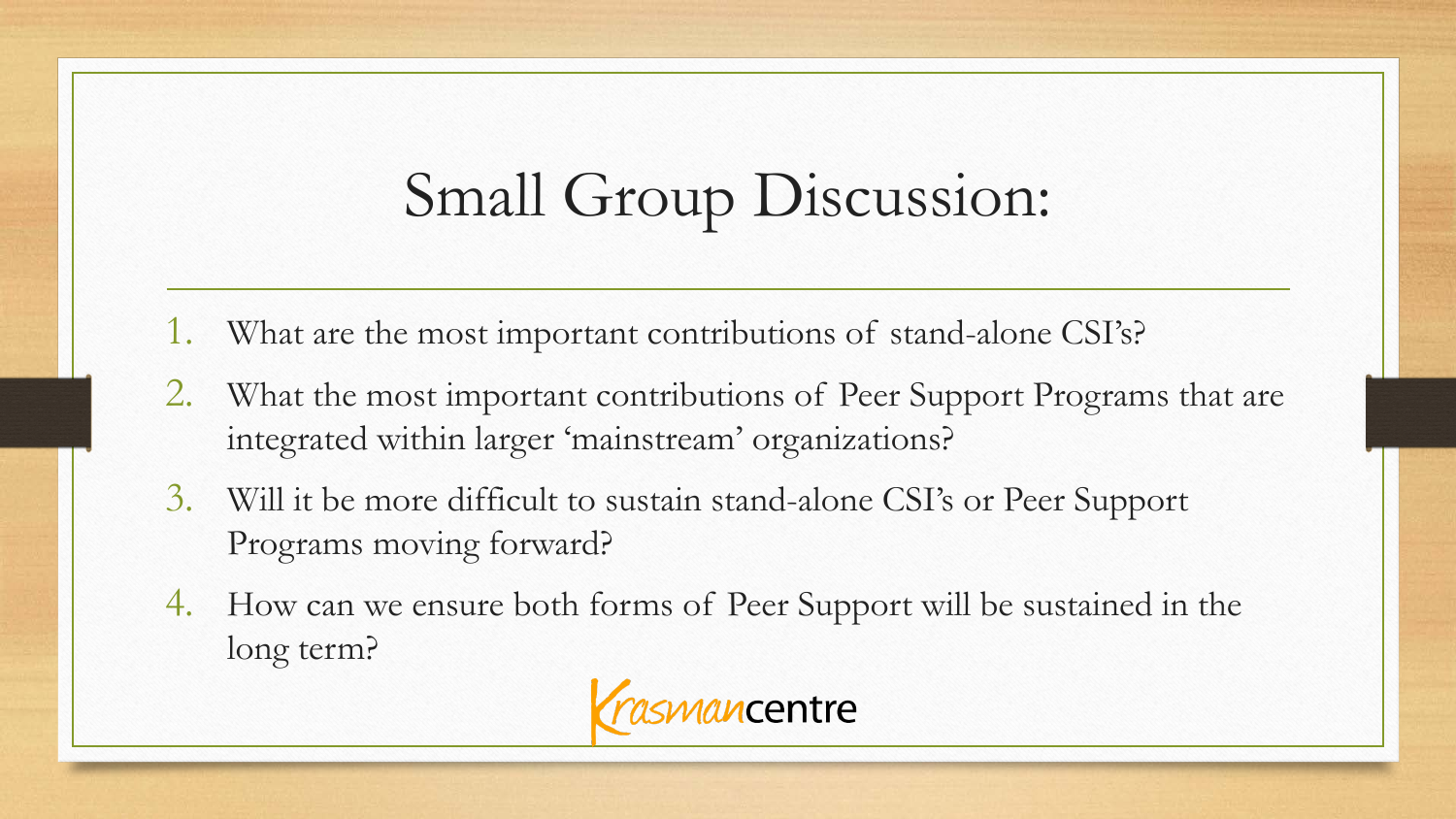Future visioning for Peer Support / CSI's important considerations

What are 3 (three) main threats/challenges facing Peer Support and/or CSI's?

What are 3 (three) key strengths for Peer Support and/or CSI's to build on?